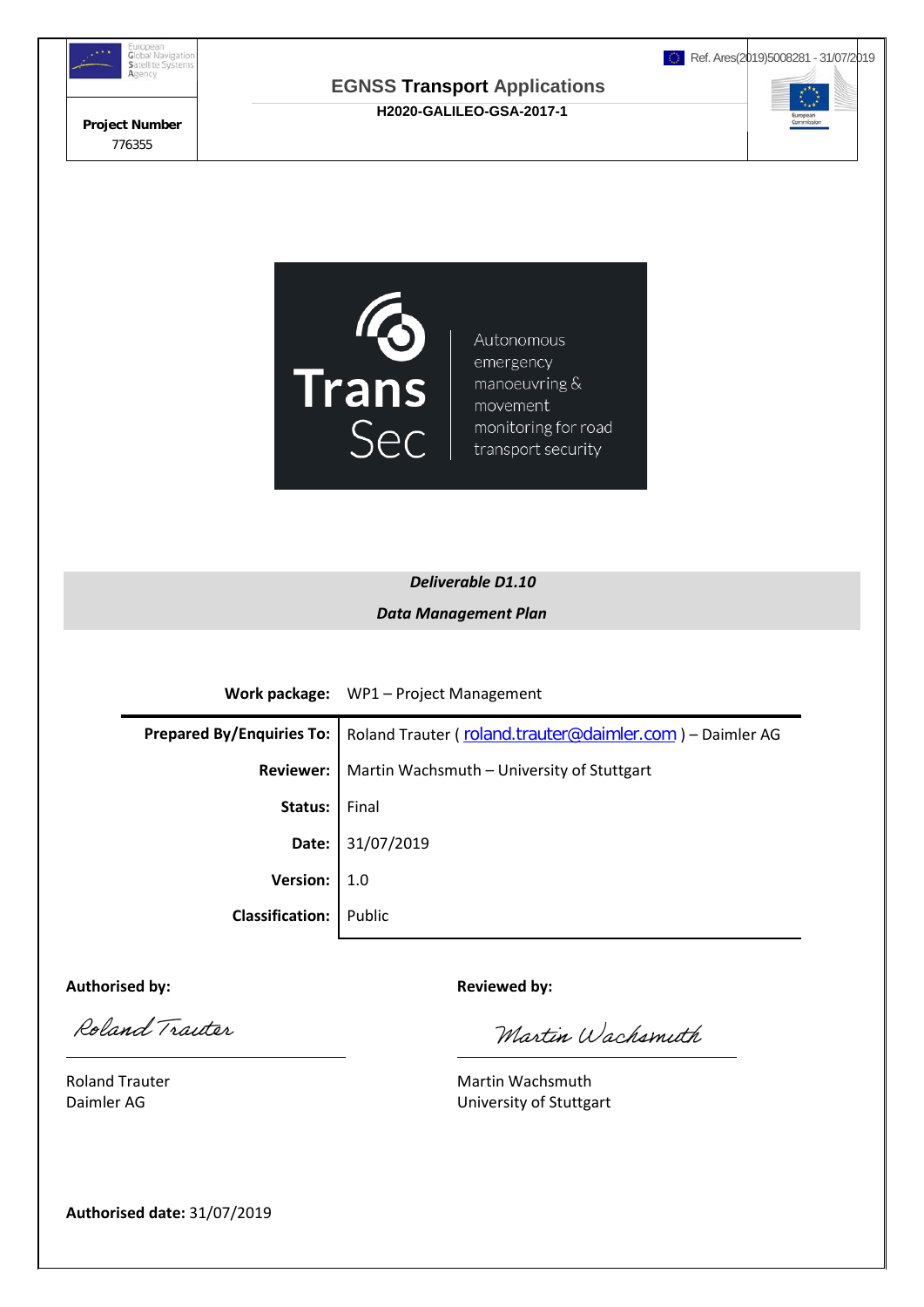

# **TransSec Project Profile**

### **Grant Agreement number: 776355**

| Acronym: | TransSec.                                                                               |
|----------|-----------------------------------------------------------------------------------------|
| Title:   | Autonomous emergency manoeuvring and movement monitoring for road<br>transport security |
| URL:     | www.transsec.eu                                                                         |
|          | Start Date: 01/02/2018                                                                  |
|          | <b>Duration:</b> 36 months                                                              |

### **Partners**

| <b>Partner</b>                                                                      | <b>Country</b> |  |
|-------------------------------------------------------------------------------------|----------------|--|
| Daimler AG                                                                          | <b>GERMANY</b> |  |
| TeleConsult Austria GmbH                                                            | <b>AUSTRIA</b> |  |
| FUNDACION CENTRO DE TECNOLOGIAS DE INTERACCION<br>VISUAL Y COMUNICACIONES VICOMTECH | <b>SPAIN</b>   |  |
| <b>WATERFORD INSTITUTE OF TECHNOLOGY</b>                                            | <b>IRELAND</b> |  |
| UNIVERSITAET STUTTGART                                                              | <b>GERMANY</b> |  |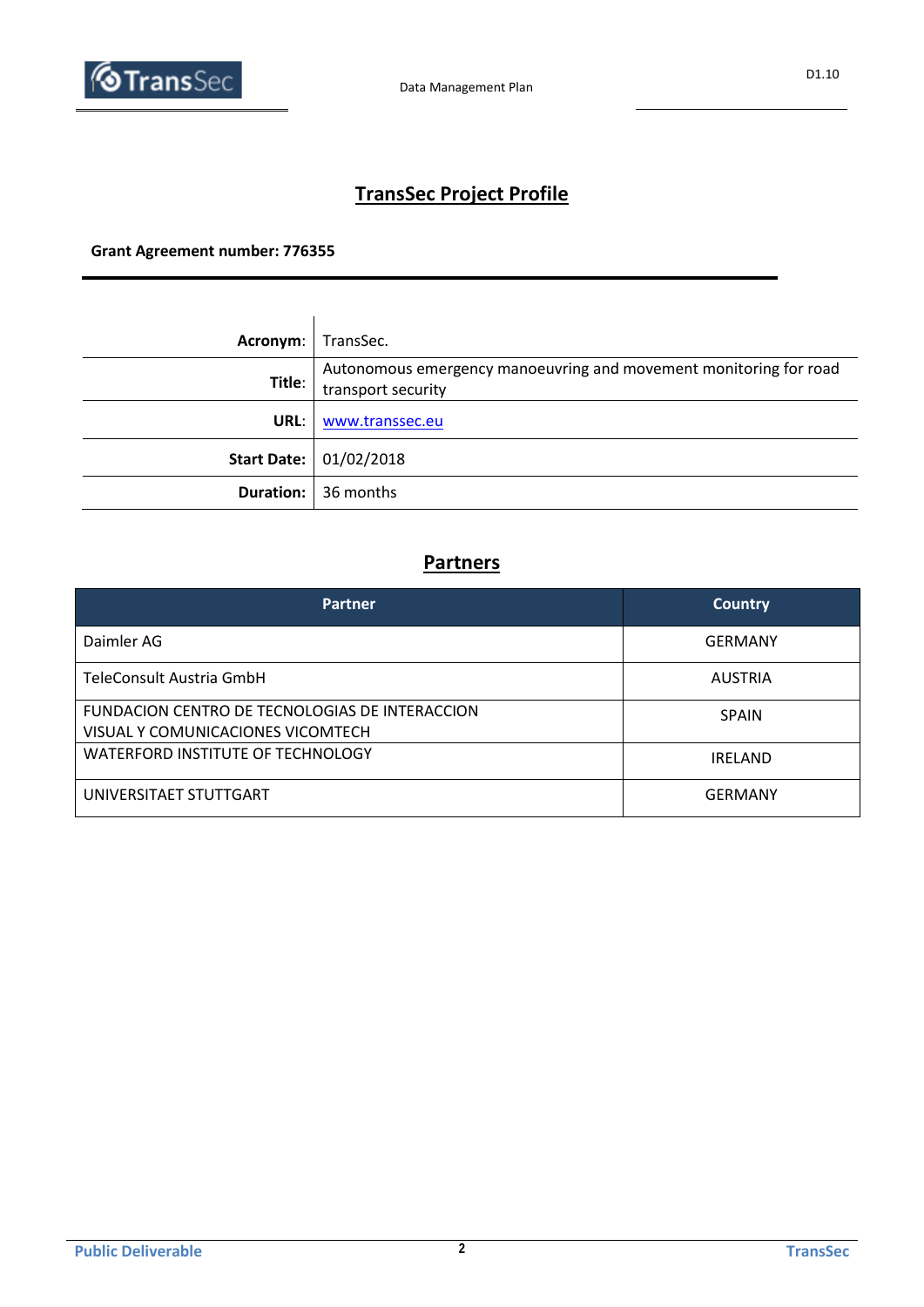

### **Document Control**

This deliverable is the responsibility of the Work Package Leader. It is subject to internal review and formal authorisation procedures in line with ISO 9001 international quality standard procedures.

| <b>Version</b> | <b>Date</b> | Author(s)             | <b>Change Details</b>     |
|----------------|-------------|-----------------------|---------------------------|
| 0.1            | 03/07/2019  | <b>Roland Trauter</b> | Report Setup              |
| 0.2            | 22/07/2019  | Volker Schwieger      | Open access research data |
| 0.9            | 31/07/2019  | Martin Wachsmuth      | Review                    |
| 1.0            | 31/07/2019  | <b>Roland Trauter</b> | Approved version release. |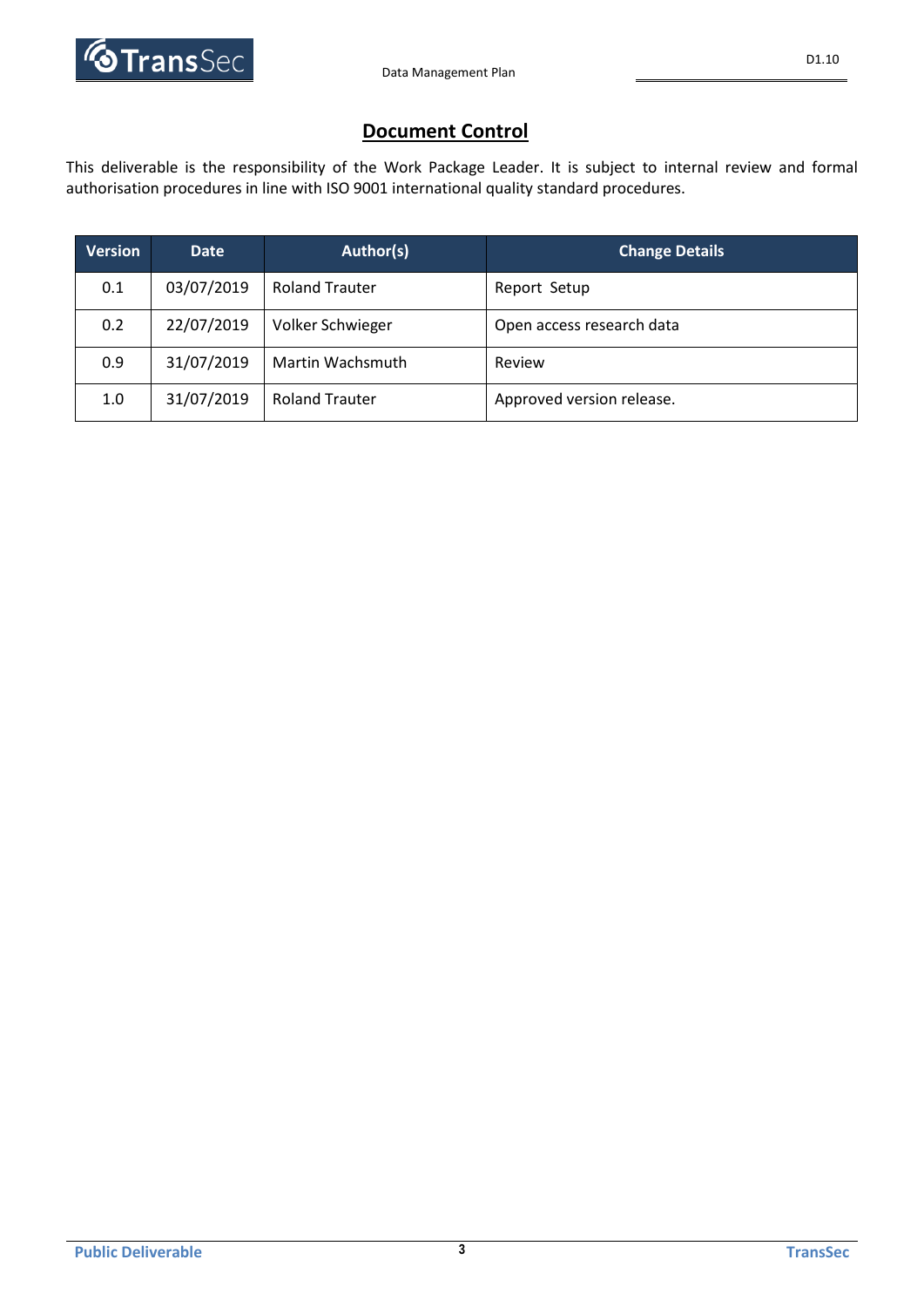

| D <sub>1.10</sub><br>Data Management Plan | 1 - DAIMLER AG | <b>ORDP</b> : Open<br>Research<br>Data Pilot | Public | 18 |  |
|-------------------------------------------|----------------|----------------------------------------------|--------|----|--|
|-------------------------------------------|----------------|----------------------------------------------|--------|----|--|

**Open Research Data Management Plan (DMP) describes the data management life cycle for the data to be collected, processed and/or generated by a Horizon 2020 project.**

#### **Topic:**

Reference trajectories for digital road map evaluation

#### **Related Publication:**

Zhang, L.; Wang, J.; Wachsmuth, M; Gasparac, M.; Trauter, R.; Schwieger, V.: Role of Digital Maps in Road Transport Security. FIG Working Week 2019, Hanoi, Vietnam.

#### **Description of open access research data:**

147 km of precise GNSS trajectories are available. They have a sampling rate of 1 Hz and were generated with a Leica Viva GS15 receiver (processing of phase data; accuracy better than 10 cm). The positions and their standard deviations are provided in an ASCII Format. The trajectories are organized as follows: 17.3 km German Motorway, 50.2 km motorway entrance and exit ramps, 79.5 km urban areas. The data include a time stamp in GPS-time, the 2-dimensional positions in North, East (UTM) and additionally the ellipsoidal height as well as the respective standard deviations. Additionally the information on which lane the reference was generated is given. Position information where the lane assignment is not clear (e.g. lane changing) or where GPS outliers occurred are marked too.

The amount of data is around 2.7 MB.

#### **Planned Date of publication:**

30th June, 2020

#### **Access Provider:**

Downloadable from the Webpage of Institute of Engineering Geodesy, University of Stuttgart [\(https://www.iigs.uni](https://www.iigs.uni-stuttgart.de/)[stuttgart.de/\)](https://www.iigs.uni-stuttgart.de/), via Web-Interface on request (due to confidentiality).

Email[: sekretariat@iigs.uni-stuttgart.de](mailto:sekretariat@iigs.uni-stuttgart.de)